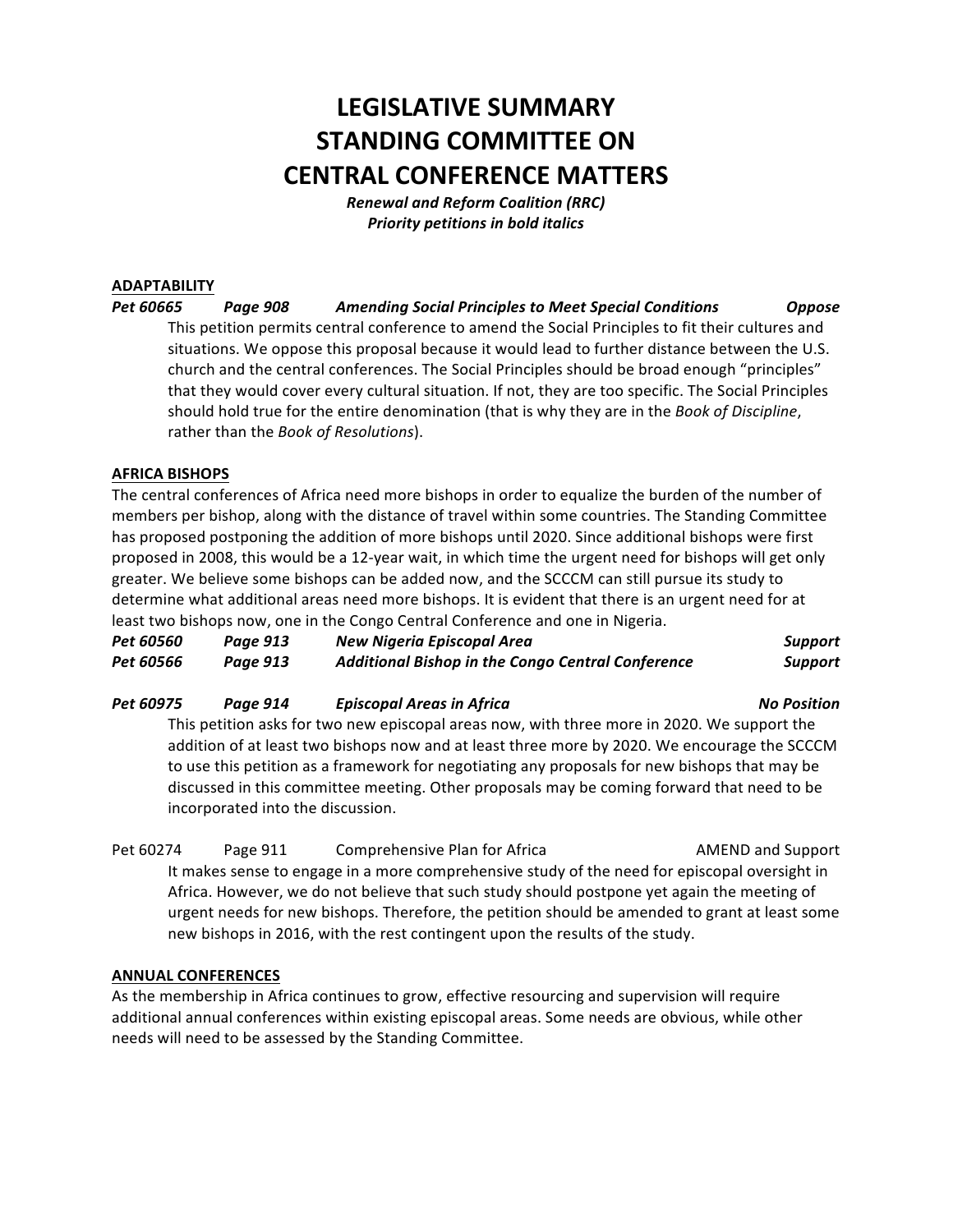### *Pet 60696 Page 914 Creation of Additional Annual Conference in Cote d'Ivoire Support* Cote d'Ivoire is the largest annual conference in West Africa, nearly double the size of the North Georgia Annual Conference in terms of membership. The need for an additional annual conference is evident.

| Pet 60275                                                                               | Page 911 | Rwanda as Provisional Annual Conference              |  |  |
|-----------------------------------------------------------------------------------------|----------|------------------------------------------------------|--|--|
| Pet 60335                                                                               | Page 913 | Establish Central Asia Provisional Annual Conference |  |  |
| Pet 60334                                                                               | Page 913 | Establish Kenya Missionary Conference                |  |  |
| Pet 60692                                                                               | Page 914 | Create Uganda Annual Conference                      |  |  |
| The merits of these particular proposals should be evaluated by the Standing Committee. |          |                                                      |  |  |

#### **EPISCOPAL ACCOUNTABILITY**

#### *Pet 60918 Page 908 Jurisdictional Administrative Process REFER*

It is currently nearly impossible for bishops to be held accountable for maintaining their conduct within the requirements of the *Discipline*. No bishop has ever been brought up on charges through the committee on investigation since the church was founded in 1968, despite the filing of substantive complaints. One major reason is that a bishop's colleagues and friends are the ones tasked with holding the bishop accountable. The Council of Bishops sees itself as powerless to foster accountability. Regional differences in the church mean that different standards are used for bishops in different parts of the U.S. and the world. A variety of proposals have been submitted to rectify this situation and enable greater accountability. Legislative Committee 10, Judicial Administration, is handling the bulk of these petitions. Petition 60918 should be referred to LC 10, so that all the petitions related to the proposal can be handled together. This petition may not make sense apart from the companion proposals found in Legislative Committee 10.

#### **FAIR REPRESENTATION**

As the membership makeup of the denomination changes, it is important that different regions are fairly represented on the general boards and agencies. Imbalances among the jurisdictions and central conferences unfairly privilege certain regions of the church while diminishing the voice of others. We support proportional representation on the Standing Committee, while maintaining minimum assured representation from all areas of the church. We would ultimately like to see the Standing Committee composed of more central conference members than U.S. members.

#### *Pet 60555 Page 910 Standing Committee Membership Support Pet 60273 Page 910 General Provisions Support*

These two petitions adjust the membership of the Standing Committee. The two are complementary and should be combined. The number of members should be proportional to the membership of each jurisdiction and central conference as proposed by Petition 60555. This petition may need to state that each jurisdiction or central conference is entitled to a minimum of one member. We agree that members of the Standing Committee should be elected by the jurisdictional and central conferences, rather than named by the bishops, a change proposed by Petition 60273. The language on the number of members from central conferences in 60273 is unclear and should be clarified and made more specific. The Standing Committee should consider both proposals and work to ensure proportional membership among the jurisdictions and the central conferences, along with the election of members.